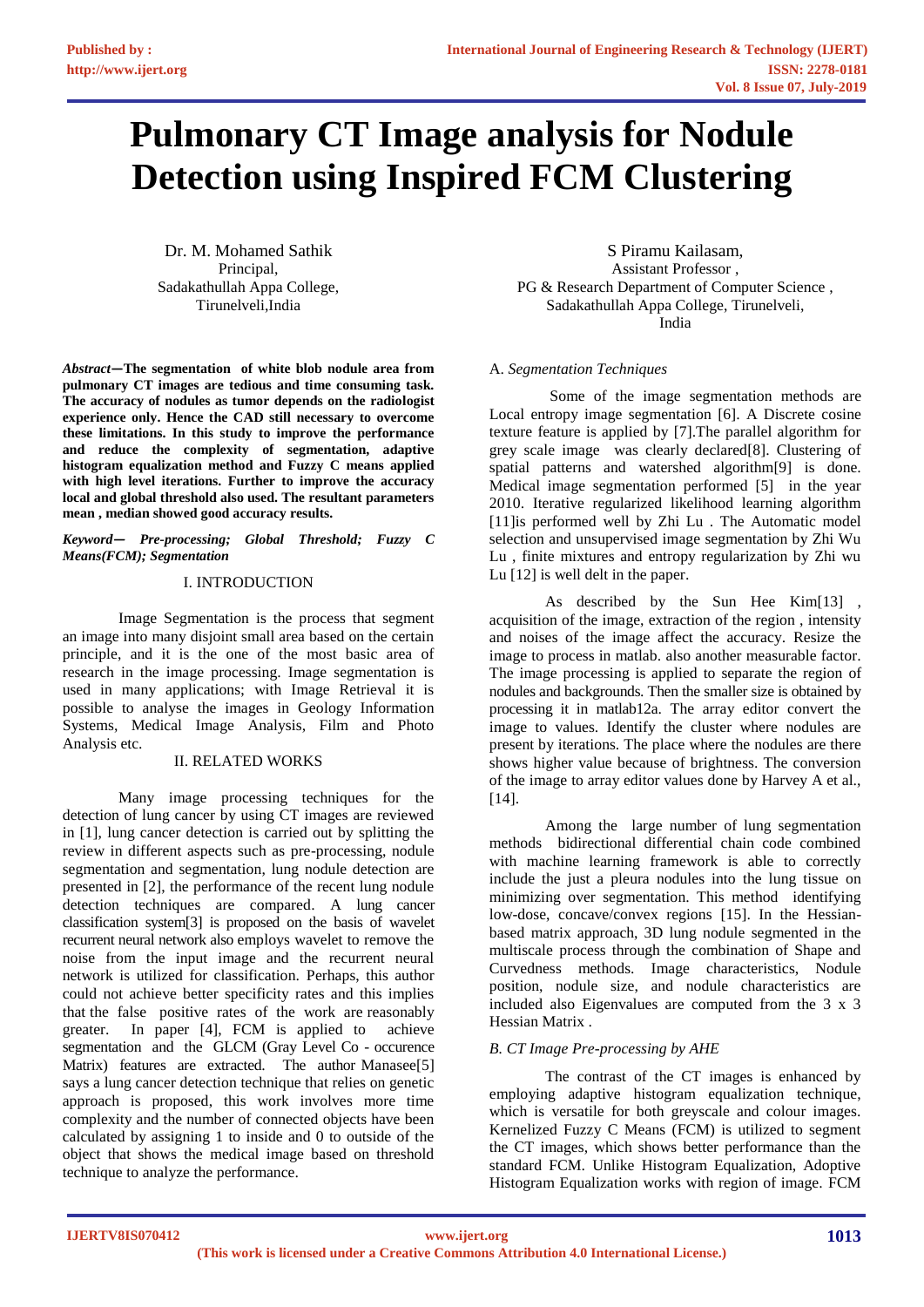algorithm shows the group of pixels which are having same characters.

# III. MATERIALS AND METHODS

This section shows the materials , the source of pulmonary nodule image dataset and the methods used on pulmonary image. LIDC dataset taken as source bench mark dataset available in pulmonary image database online.

## A. *Pre-processing*

Noise is a variation of image intensity in random manner and visible as dots or grains in the image. Noisy pixels in the image show different intensity values instead of true pixel values. The



#### Fig1.Flow Diagram



Fig 2 a. Gaussian Noise b . Wiener Filter

common types of noise arises in the image area. The imaging sensor may be affected by climatic conditions during image acquisition period. It may affected by various hardware devices. Insufficient light and sensor temperature may introduce the noise in the image. Interference in the transmission channel may also corrupt the image. The dust particles on scanner screen scan also introduce noise in the image. The fig 1. shows the flow diagram of the work and fig 2 shows the Gaussian noise,wiener filter applied CT pulmonary images.

### B. *Denoising in Medical Images*

The main properties of a good image denoising model are that it will remove noise while preserving edges. Subband decomposition of an image is performed by a mathematical transform. Some of the familiar transforms are discrete wavelet transform (DWT), Bandelet transform,

contourlet transform, curvelet transform and ridgelet transform. Curvelet transform and ridgelet take the form of basic elements which exhibit very high anisotropic. Therefore the curvelet transform represents edges better than wavelets, and is well suited for multiscale edge enhancement. Curvelet have a variable width and length so that it has a variable anisotropy.

Most of the medical images suffer from poor contrast issues and so the details of the images cannot be distinguished easily. At this juncture, the role of contrast enhancement algorithm comes into picture.

The CT images are pre-processed by employing the Adaptive Histogram Equilization (AHE) technique and the major reason for the exploitation of AHE is that this technique computes several histograms by considering separate areas of the CT image. This means that the contrast of every particular area of the image is enhanced. This method consider pixel (pi) and alters into nearest neighbourhood pixel intensity. This focus on the region of image unlike Histogram Equivalization method. This computes several histogram for each region of the CT images. This means that contrast of every particular region is enhanced. This ensures the balanced distribution of values.

The AHE method improves the edges and regions. The computed histogram is adaptive, which ensures the balanced distribution of values. The AHE technique improves the local contrast of the CT image. Some of the sample pre-processed images are presented in fig 2 (a)  $\&$ (b) by Gaussian Noised and Wiener filter methods.

Consider a CT image with  $n \times n$  pixels and is applied with the contrast enhancement process. The AHE processes each and every pixel  $p_i$  and alters  $p_i$  by considering the intensity immediate neighbourhood pixels.

Unlike standard HE technique, AHE processes the regions of an image separately. This results in the contrast enhancement of each and every region, which in turn enhances the contrast of a complete image. By this way, the contrast of the CT image is enhanced and the contrast enhanced images are segmented as follows.

# *C. Types of Image Segmentation Techniques*

Image segmentation by different methods are done by many people. The goal of segmentation is to simplify and/or change the representation of an image into something that is more meaningful and easier to analyze. Segmentation is a crucial task in medical image processing Some of them are Local entropy image segmentation is done by Ali Shojaee Bakhiari<sup>[6]</sup>, Discrete cosine texture feature by Chi-man pun, parallel algorithm for grey scale image by Harvey, Clustering of spatial patterns and watershed algorithm by Kai-Jian,Medical image segmentation by Prasantha, Finite bivariate doubly truncated Gaussian mixture model by Rajkumar[16], Random set of view of texture by Ramana reddy[17], Sobel operator technique, Prewitt technique, Kiresh technique, Laplacian technique, Canny technique , Roberts technique and Edge Maximization Technique by Salem Saleh[18],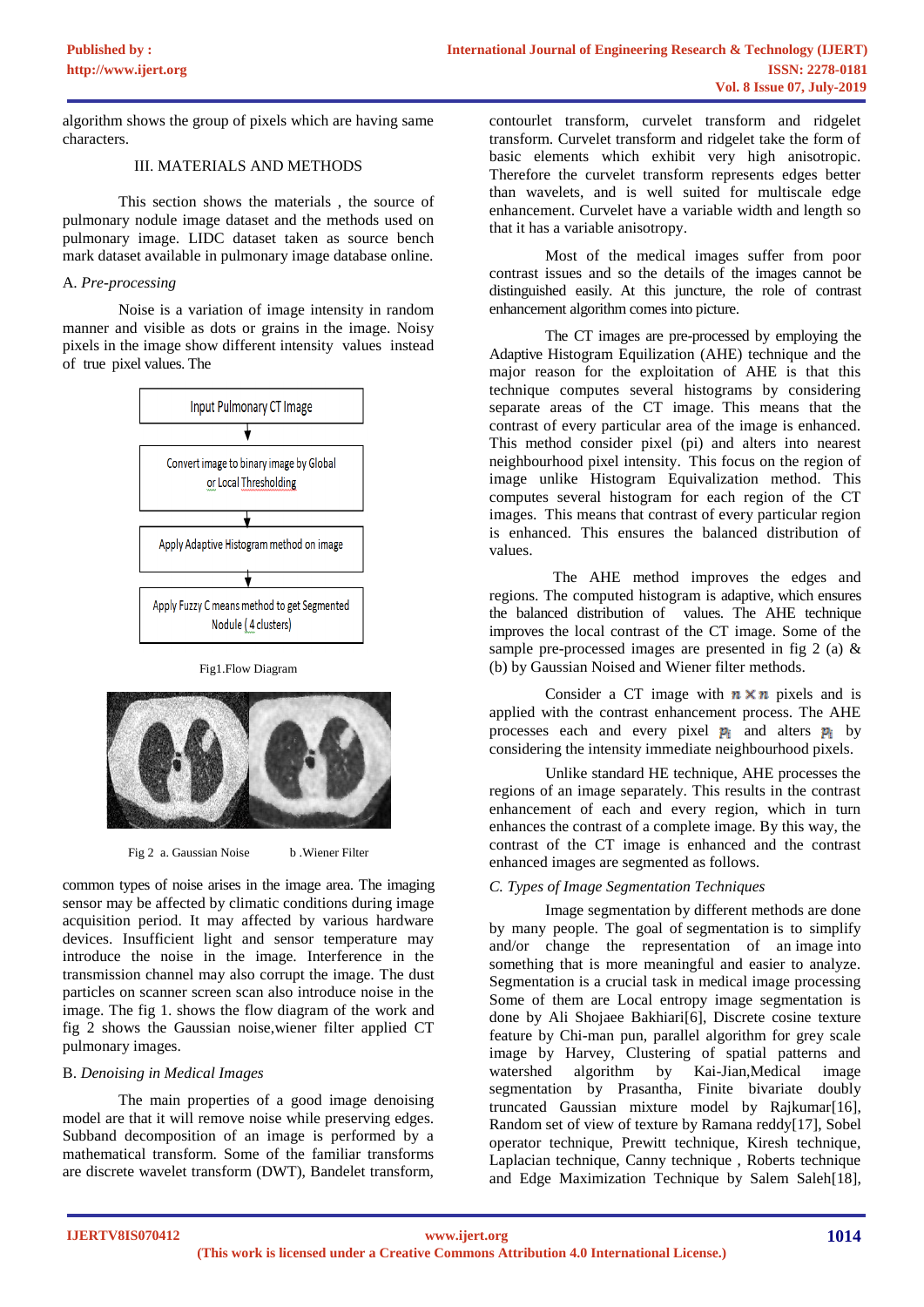Mathematical image processing by Sun hee kim, Simple algorithm for image denoising by Vijaya[19], Iterative regularized likelihood learning algorithm by Zhiwu Lu, Automatic model selection and unsupervised image segmentation by Zhi Wu Lu, Finite mixtures and entropy regularization by Zhi wu Lu[11].

The various algorithms used for image segmentation such as watershed, Sobel operator technique, Roberts technique, Edge Maximization Technique (EMT), Bivariate Finite doubly Truncated Gaussian Mixture Model, Expectation Maximization (EM) algorithm, K-Means algorithm, Iterative Entropy Regularized Likelihood Learning Algorithm, Partial Differential Equation (PDE), Mean shift (MS) segmentation. Wavelet based segmentation, Genetic algorithm based segmentation, Parallel Algorithm, Discrete Cosine Texture Feature are explained in the following.



Fig 3. Manual Segmentation

In fig 3, the red color shows the manual segmentation of lung nodules. The traditional water shed algorithm is a mathematical morphology segmentation algorithm based on the topology theory. The basic idea is that the image is regarded as the topological landform in the geodesy, gray-scale value of each pixel in the image represents the Altitude of this point. Every local minimum and influence area is called the catchments basin, while its boundary forms a watershed. The Watershed concept and process of the formation can be illustrated by simulating immersion. In every local minimum surface, pierce a small hole, and then slowly immerse the model into the water, with the immersing deeper and deeper, the influence area of every local minimum value gradually expands outward, and construct the dam basin at the confluence of the two catchments basin. It is just the watershed.

The computation of the partial derivation in gradient may be approximated in digital images by using the Sobel operators, Prewitt operator and Canny operator which are shown in the masks below fig 4.

| $-2$ 1 |     |  |      |      |  |
|--------|-----|--|------|------|--|
| $-1$   | - 0 |  | $-1$ | $-2$ |  |

|  | Fig 4 The Sobel Masks |
|--|-----------------------|
|--|-----------------------|

The prewitt operator uses the same equations as the Sobel operator, except the constant value one. The Prewitt operator (fig.5) measures two components, the vertical edge component (kernel Gx) and the horizontal edge component with (kernel Gy).  $|Gx| + |Gy|$  gives e current pixel's intensity gradient.



Prewitt Technique

The digital implementation of the Laplacian function is usually made through the mask (Fig 7) below :

| 4<br>$-1$             | 0 | $-1$ | 0 |
|-----------------------|---|------|---|
|                       |   |      |   |
| $\theta$<br>0<br>$-1$ |   |      |   |

Fig 7. The Laplacian mask

The Laplacian is used to establish whether a pixel is on the dark or light side of an edge. The performance of edge detection of nodules can also done by canny operator.

The Canny method applies a best edge detector based on a set of conditions which finding the most edges by low error rate.



Fig 8. Canny Edge Detection of Nodules

The Roberts Cross operator performs a simple, fast compute method. It measures the 2D spatial gradient of an image. Hence highlights the regions of high level spatial frequency which correspond to edges.

In images when there is more than one homogenous region or different gray levels. In this situation, some part of the objects may be merged with the background. An automatic threshold selection technique's performance becomes much better in images with large homogenous splitted regions.



Fig 9. Edge Detection using prewitt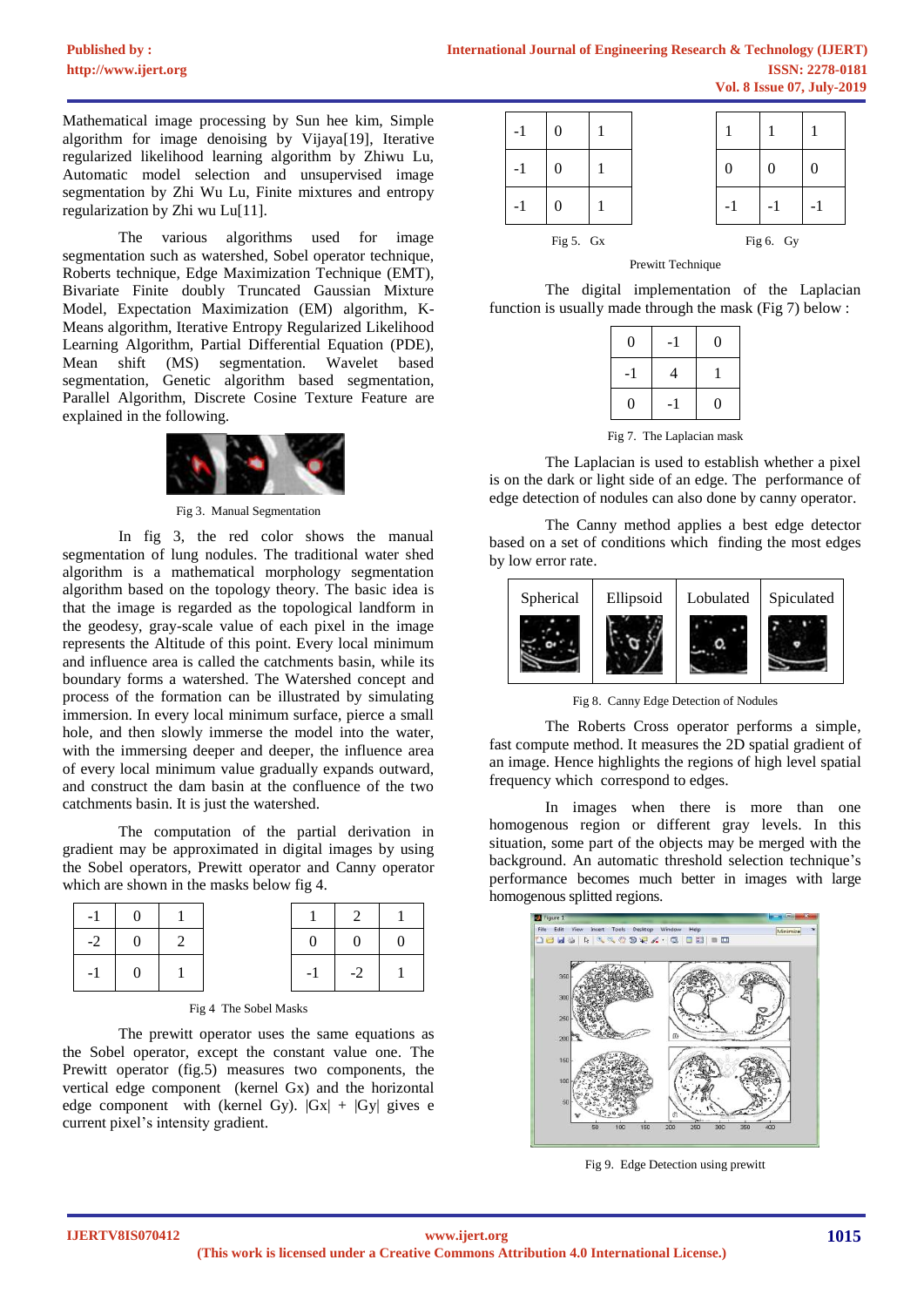In the image the vertical edge component and the horizontal edge component is calculated using Prewitt operator. Hence edge of lung is detected in above Fig .9.

Image is a matrix in which each element is a pixel also the pixel value is a number that shows intensity or color of the image. Based on the probability values the pixel intensities of their corresponding segments based on GMM (Gaussian Mixure Model).

EM (Expectation Maximum) algorithm is highly dependent on initialization of variable. A common approach is using multiple random starts and choosing the final estimate with the highest likelihood. This will greatly increase the computation complexity. Using the K-Means algorithm, the number of image regions is identified. The number k of clusters in the data set is usually assumed to be pre-known. However, since image databases in the context of image retrieval are often huge, the prior setting of cluster number for each image is no longer feasible.

The segmentation consists of two steps. The first step is mixture estimation. The EM plus MML method is used to estimate the mixture parameters and determine the number of Gaussian components Minimum Message Length. In the second step, pixel clustering, the segmentation is carried out by assigning each pixel into a proper cluster according to the Maximum Likelihood (ML) estimation.

As for unsupervised image segmentation, one important application is content based image retrieval. In this context, the key problem is to automatically determine the number of regions (ie. clusters) for each image so that we can then perform a query on the region of interest. An iterative Entropy Regularized Likelihood (ERL) learning algorithm for cluster analysis based on a mixture model is used to solve this problem.

Segment the image by using Gibou-Fedkiw algorithm, considered 2-means clustering method by using level set function.

The MS algorithm is a robust feature – space analysis approach which can be applied to discontinuity preserving smoothing and image segmentation problems. It can significantly reduce the number of basic image entities, and due to the good discontinuity preserving filtering characteristic, the salient features of overall image are retained. The later property is particularly important in the portioning natural images, in which only several distinct regions are used in representing different scenes such as sky, lake, sand beach, person and animal, whereas other information within a region is often less important and can be neglected. MS algorithm is an unsupervised clustering – based segmentation method, where the number and the shape of the data cluster are unknown, a priori. Moreover, the termination of the segmentation process is based on some region-merging strategy applied to the filtered image result, and the number of regions in the segmented image is mainly determined by the number of pixels in a region which is denoted as M pixels. Here M will be eliminated and merged into its neighboring region.

For a z1 X z2 color image to be segmented, we consider an 8 – dimensional vector consisting of color, texture, and position features for each pixel. The three color features are the coordinates in the Lab color space, and we smooth these features of the image to avoid oversegmentation arising from local color variations due to texture. The three texture features are contrast, anisotropy, and polarity, which are extracted at an automatically selected scale. The position features are simply the [x, y] position of the pixel, and including the position generally decreased over segmentation and leads to smoother regions. We can get a sample set S of  $z = z1$ . z2 samples for each image in the database.

In case of images where in all of the boundaries arise from neighbouring patches of different texture, we compute pair wise texture similarities by comparing windowed texton histograms.

# *D. Threshold based Image Segmentation*

The thresholding transformation sets each gray level that is less than or equal to some prescribed value T called the threshold value to 0, and each gray level greater than T is changed to K-1. Thresholding is useful when one wants to separate bright objects of interest from a darker background or vice versa. The thresholding does not produce edges that correspond to the edges of the objects in the scene. The global threshold image is better than manual threshold (fig.10 a,b,c). Segmentation for nodule is recommended with global thresholding. But in the case of nonnodule adaptive threshold is better. On the whole adaptive threshold is best for nodule and nonnodule images.



Threshold image - global threshold

Fig 10 (b) Threshold based Image Segmentation for Non-Nodule 1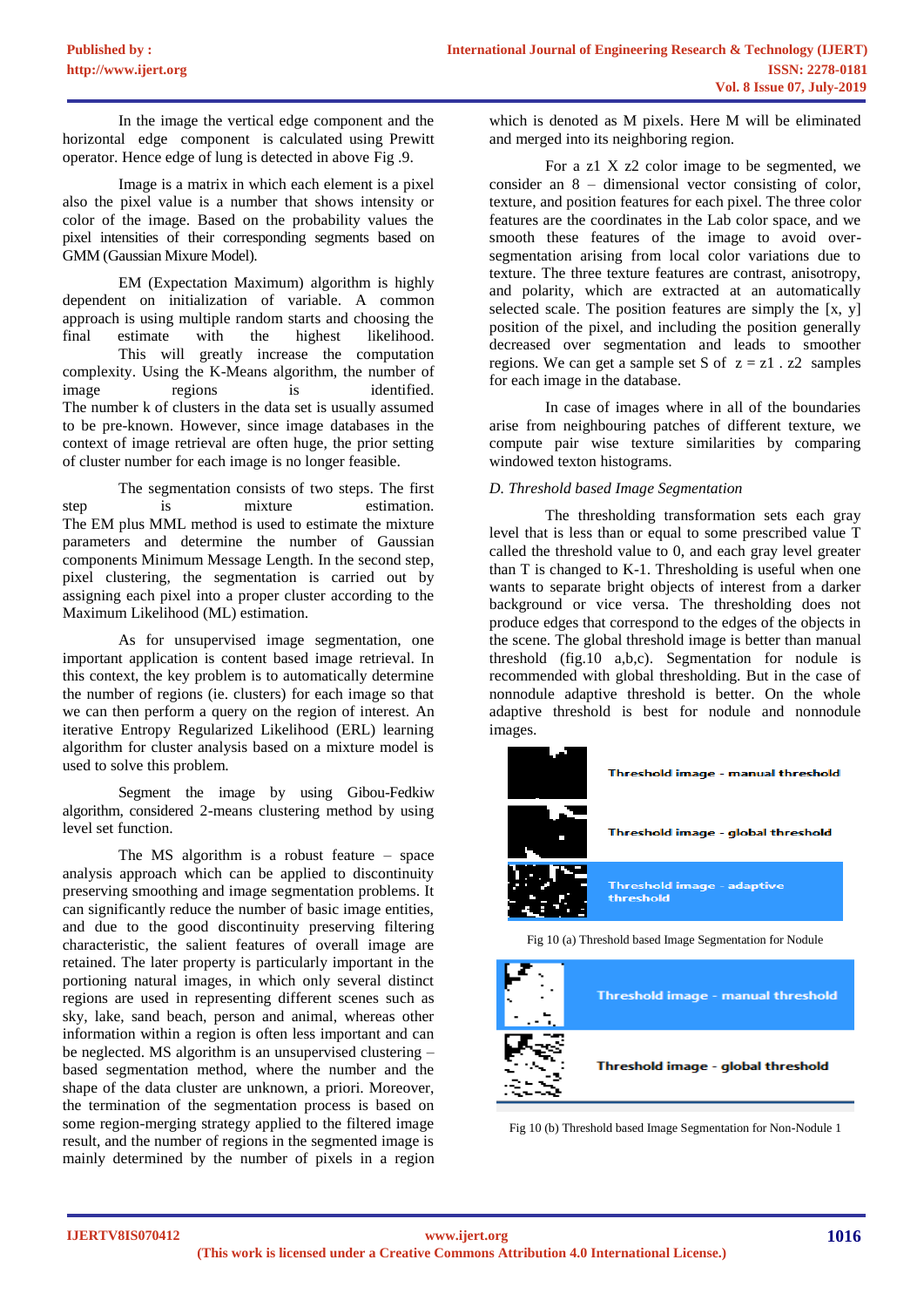

Fig 10 (c) Global threshold and manual threshold samples of nodules



Fig 11. Paranchyma with threshold value 128



Fig 12. Region of Interest "Spericity" by Threshold Value 128 using Fuzzy Edge detection method

Edge detection is a basic step in image segmentation, image enhancement, image extraction, image selection, restoration, image registration and image compression.

The aim of edge detection is to identify the physical phenomena and localize the variations in the intensity of an image. Edge detection is an easy way of extracting most important features in all type of binary images (fig 12).









Fig 13. Line Graphs of Nodule Edges

Edge detection should be efficient because the edge detection should provide all significant information about the image. However, differentiation of an image is sensitive to electronic, semantic and discreatization or quantification effects. So it is tough work to design a general edge detection algorithm which performs well in many aspects. Fig 13, shows the line graph of edges in  $(x,y)$ pixels for nodules. Types of edges are step edge, ramp edge, line edge and roof edge. Because of low frequency elements or smoothing applied by sensing devices, sharp discontinuities like step and line edges, rarely exist in real signals/images. Step edges become ramp edges and line edges become roof edges. Intensity changes are not instantaneous by occur over a fixed distance.

Table I. Statistical Result of Nodules

| NODULE                              | Image 3m-75-<br>1.bmp | 3-44-1.bmp<br>Image | 3-115-1.bmp<br>Image | 3-n-71.hmp<br>Image | 240-10-1.bmp<br>Image | 24-69-1.hmp<br>Image | 476-217-1.bmp<br>Image | Image<br>11-115-1.bmp |
|-------------------------------------|-----------------------|---------------------|----------------------|---------------------|-----------------------|----------------------|------------------------|-----------------------|
| <b>MEAN</b>                         | 103                   | 54                  | 60                   | 62                  | 120                   | 115                  | 115                    | 119                   |
| <b>DEVIATION</b><br><b>STANDARD</b> | 16                    | 32                  | 28                   | 15                  | 68                    | 62                   | 76                     | 68                    |

The mean of an image is calculated by sum up the pixel values of nodule image divided by the total number of pixels. In the above table mean value 11-115-1.bmp is 119. This is the maximum mean value. The probability distribution and intensity value of image 476-217-1.bmp indicated the better intensity level and high contrast of edges. Hence the standard deviation is the measure of inhomogenity of nodule.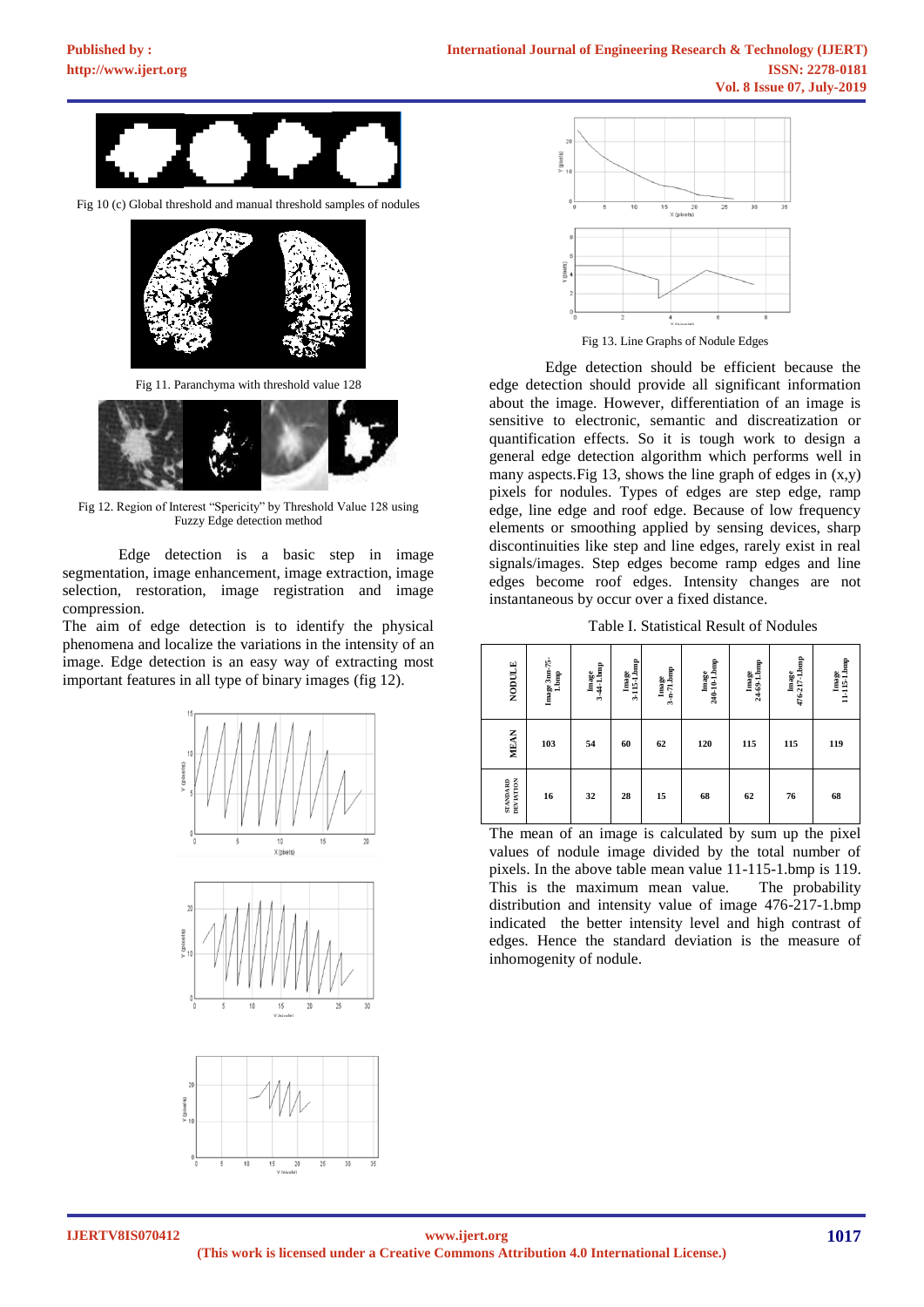

Count 315 Mean: 142.270 StdDev: 66.582

Min: 0 Max: 226 Mode: 200 (10)

Fig 14. Histogram of trained nodule

Histogram is a graphical representation of pixels in grey or level. The fig 14 shows the pixel falls in bins. The min value is zero and max value is 226 showed perfectly in graph. The mean and standard deviation also calculated for segmentation.







Fig 15. (b) FCM Result from Cluster 2



Fig 15. (c) FCM Result from Cluster 3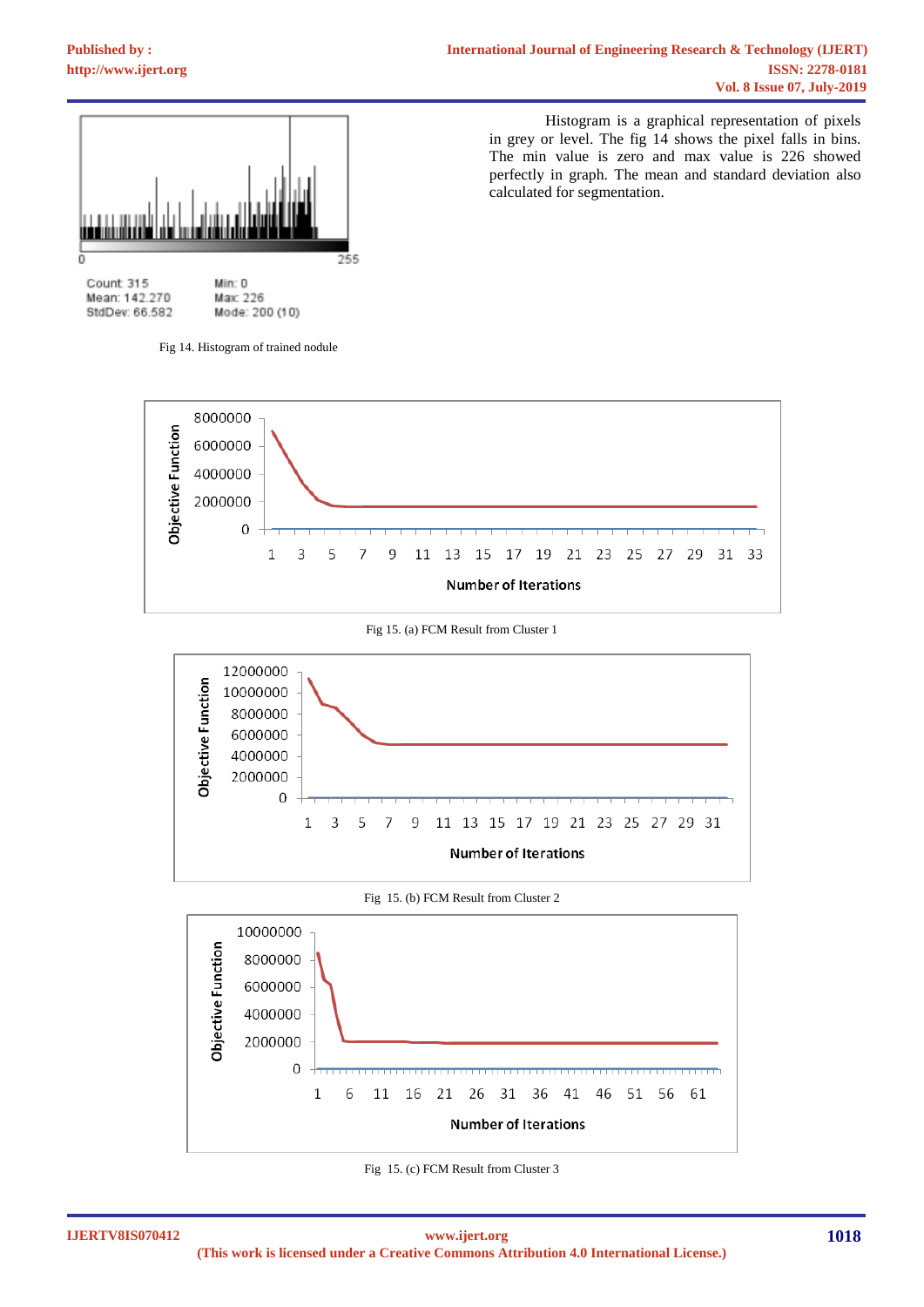

Fig 15. (d) FCM Result from Cluster 4

The FCM result with cluster2 showed the less number of iterations for clustering the pixels of preprocessed nodule. Compare to other cluster this showed the best. Clustering algorithms achieve region segmentation by partitioning the image into sets or clusters of pixels that have strong similarity in the feature space. In hard clustering, data are divided into distinct clusters, where each data element belongs to exactly one cluster. In fuzzy clustering, data elements can belong to more than one cluster. with Each element is associated with set of membership levels. These indicate the strength of the association between that data element and a particular cluster. Fuzzy clustering is a inspired process of assigning membership levels. Then assign data elements to one or more clusters. One of the most widely used fuzzy clustering algorithms is the FCM Algorithm. This can be used in many fields such as pattern recognition, fuzzy identification, and feature extraction.

## IV. CONCLUSION

Segmentation types are discussed with edge based, threshold based, region based, soft computing based methods. Gaussian Radial Basis Function (GRBF) using Fuzzy Method works well for CT images. Computer-aided diagnosis of lung cancer is used to segment pathologically changed tissues fast and accurately. The proposed method HE+FCM successfully segment the pulmonary nodule from the CT image with accuracy value 91.6%. For lesion the average volume error obtained is 0.968%. The coefficients of similarity, spatial overlap, RMSE, average over and under of segmentation ratio are 0.914, 0.584, 0.10, 0.63% and 0.015% respectively. The experimental results indicate that the newly proposed method could segment blood vessel adhesion, pleura adhesion fast and exactly performs better than traditional methods.

#### REFERENCES

[1] Niranjana, G.; M. Ponnavaikko, "A Review on Image Processing Methods in Detecting Lung Cancer Using CT Images", International Conference on Technical Advancements in Computers and Communications, 10-11 April, Melmaruvathur

- [2] Rabia Naseem ; Khurram Saleem Alimgeer ; Tariq Bashir, "Recent trends in Computer Aided diagnosis of lung nodules in thorax CT scans", International Conference on Innovations in Electrical Engineering and Computational Technologies, 5-7 April, Karachi, Pakistan, 2017
- [3] Devi Nurtiyasari ; Dedi Rosadi ; Abdurakhman, "The application of Wavelet Recurrent Neural Network for lung cancer classification", International Conference on Science and Technology - Computer, 11-12 July, Yogyakarta, Indonesia, 2017.
- [4] Bhagyarekha U. Dhaware ; Anjali C. Pise, "Lung cancer detection using Bayasein classifier and FCM segmentation", International Conference on Automatic Control and Dynamic Optimization Techniques, 9-10 Sept, Pune, India, 2016.
- [5] Manasee Kurkure ; Anuradha Thakare, "Lung cancer detection using Genetic approach", International Conference on Computing Communication Control and automation, 12-13 August, Pune, India, 2016.
- [6] Ali Shojaee Bakhtiari, Ali Asghar Beheshti Shirazi and Amir Sepasi Zahmati, "An Efficient segmentation Method Based Local Entropy Characteristics of Iris Biometrices", World Academy of Science , Engineering and Technology, 28, 2007, 64-68.
- [7] Chi-Man Pun and Hong-Min Zhu, "Image segmentation using Discrete Cosine Texture Feature, International Journal of computers Issue1,Volume 4, 2010, 19-26
- [8] Harvey A, Cohen computer science and computer engineering La Trobe University Bundoora 3083 Parallel algorithm for gray scale image segmentation Harvey A. Cohen, Parallel algorithm for gray –scale image segmentation, proc. Australian and new Zealand conf. Intelligent information systems, ANZIS- 96,Adelaide, Nov 18-20, 1996, pp 143-146.
- [9] Prasantha, H.S., Shashidhra. H., K.N.B.Murthy, Madhavi Lata, Medical Image Segmentation. S.Prasantha et al. (IJCSE) international journal on computer science and engineering, 02(04), 2010, 1209-1218
- [10] Zhiwu Lu Unsupervised Image Segmentation using an Iterative Entropy Regularized Likelihood Learning Algorithm J. Wang et al.(Eds.): ISNN 2006, LNCS 3972 pp. 492-497, 2006. C Springer- Verlag Berlin Heidelberg 2006.
- [11] Zhiwu Lu, Xiaoqing Lu, and Zhiyuan Yc, entropy Regularization, Automatic V Model Selection V, and Unsupervised Image Segmentation Z. –H. Zhou, H.Li, and Q. Yang (Eds.):PAKDD 2007. LNAI 4426, pp. 173-182, 2007.\_c Springer –Verlag Berlin Heidelberg 2007.
- [12] Zhiwu Lu, Yuxin Peng and Jianguo xiao Institute of Computer Science and Technology, Peking University, Beijing, China, "Unsupervised learning of Finite Mixtures Using Entropy Regularization and its application to Image Segmentation", 978-1-4244-2243-2/08/\$25.00, 2008 IEEE.
- [13] Sunhee kim, Seugmi oh and Myungjoo Kangy, "Mathematical Image Processing for Automatic number plate Recognition System", 14(1), 57-66, 2010.